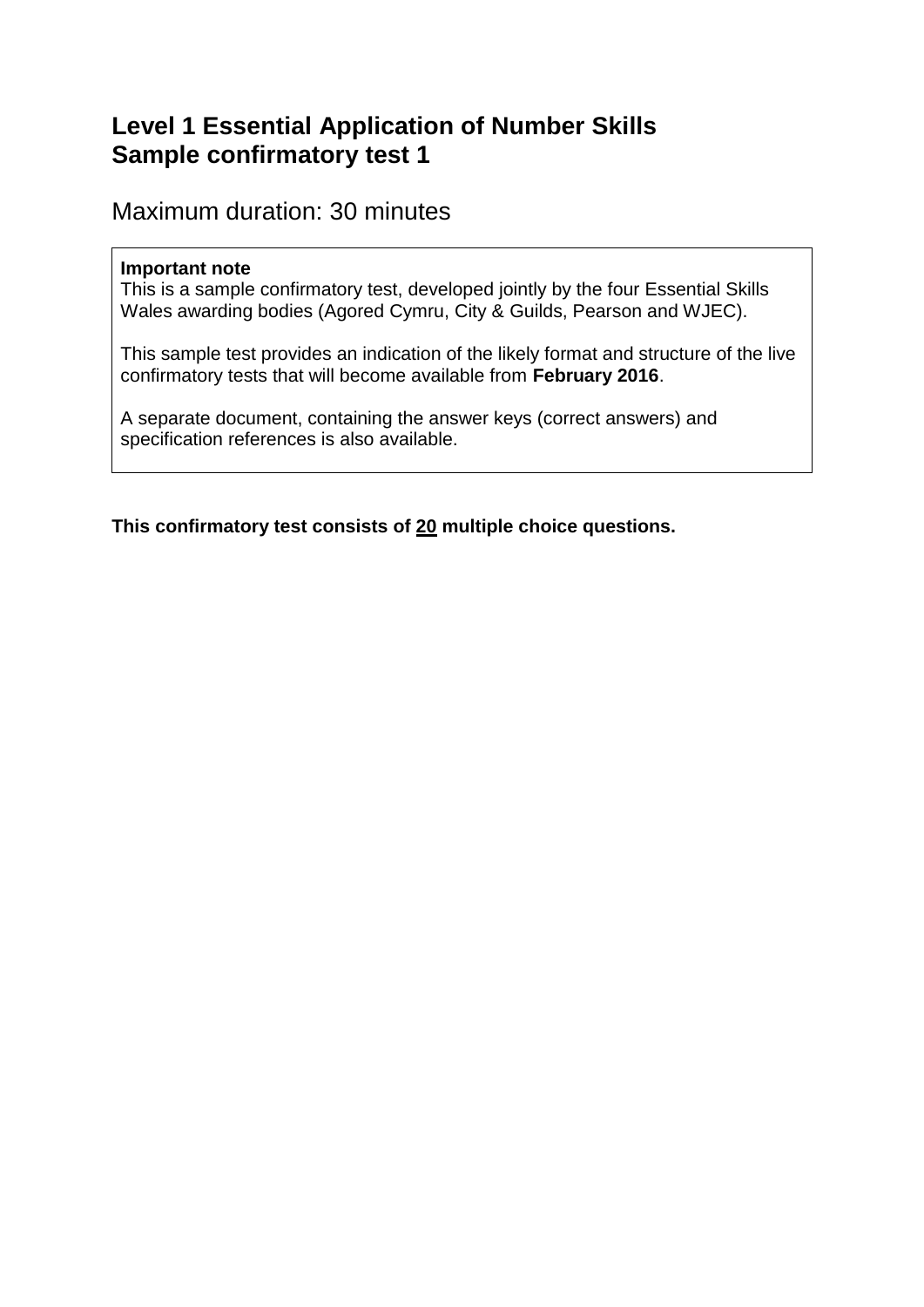#### **Questions 1 to 3 are about postage.**

**1** The cost of posting a letter depends on its size.

| <b>Type of letter</b> | Length up to<br>and including | Width up to<br>and including |
|-----------------------|-------------------------------|------------------------------|
| Letter                | 24 cm                         | $16.5 \text{ cm}$            |
| <b>Large letter</b>   | 35.3 cm                       | 25 cm                        |

Which birthday card must be posted as a large letter? (1)

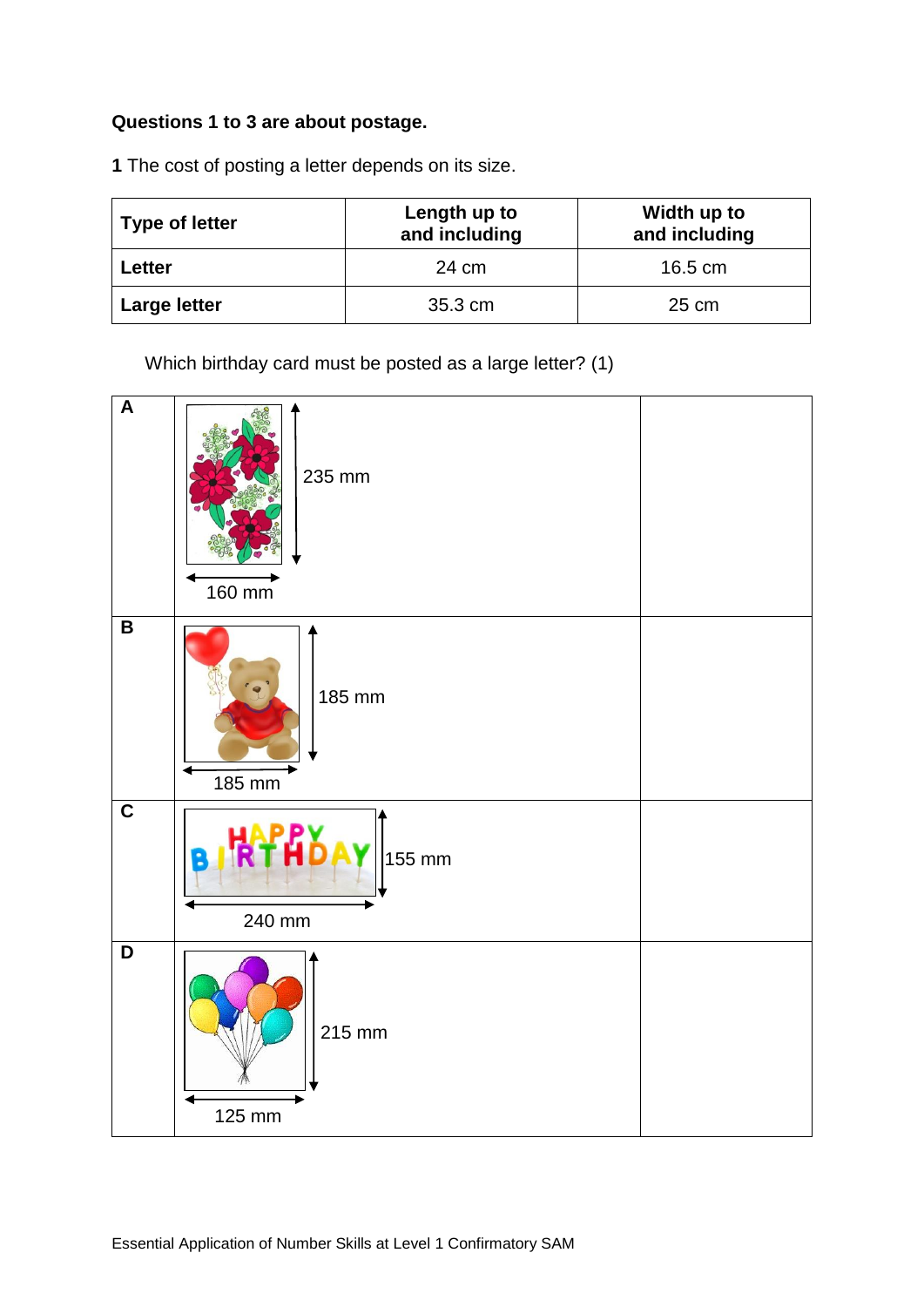**2** These are the prices of posting letters.

|        |                               | <b>First class</b> | <b>Second class</b> |
|--------|-------------------------------|--------------------|---------------------|
|        | Weight up to<br>and including | <b>Price</b>       | <b>Price</b>        |
| Letter | 100 <sub>g</sub>              | 63 <sub>p</sub>    | 54 <sub>p</sub>     |

What is the total cost of posting two First class letters and one Second class letter? (1)

| A | £1.17 |  |
|---|-------|--|
| B | £1.71 |  |
| C | £1.80 |  |
| D | £2.34 |  |

**3** These are the prices of posting large letters.

|                     |                               | <b>First class</b> | <b>Second class</b> |
|---------------------|-------------------------------|--------------------|---------------------|
|                     | Weight up to<br>and including | <b>Price</b>       | <b>Price</b>        |
| <b>Large Letter</b> | 100 <sub>g</sub>              | 95p                | 74p                 |
|                     | 250 <sub>g</sub>              | £1.26              | £1.19               |
|                     | 500 <sub>g</sub>              | £1.68              | £1.51               |
|                     | 750 g                         | £2.42              | £2.05               |

The letter weighs 350 g.

How much will it cost to post the large letter second class? (1)

| <u>гч</u> | £1.19 |  |
|-----------|-------|--|
| B         | £1.26 |  |
|           | £1.51 |  |
|           | £1.68 |  |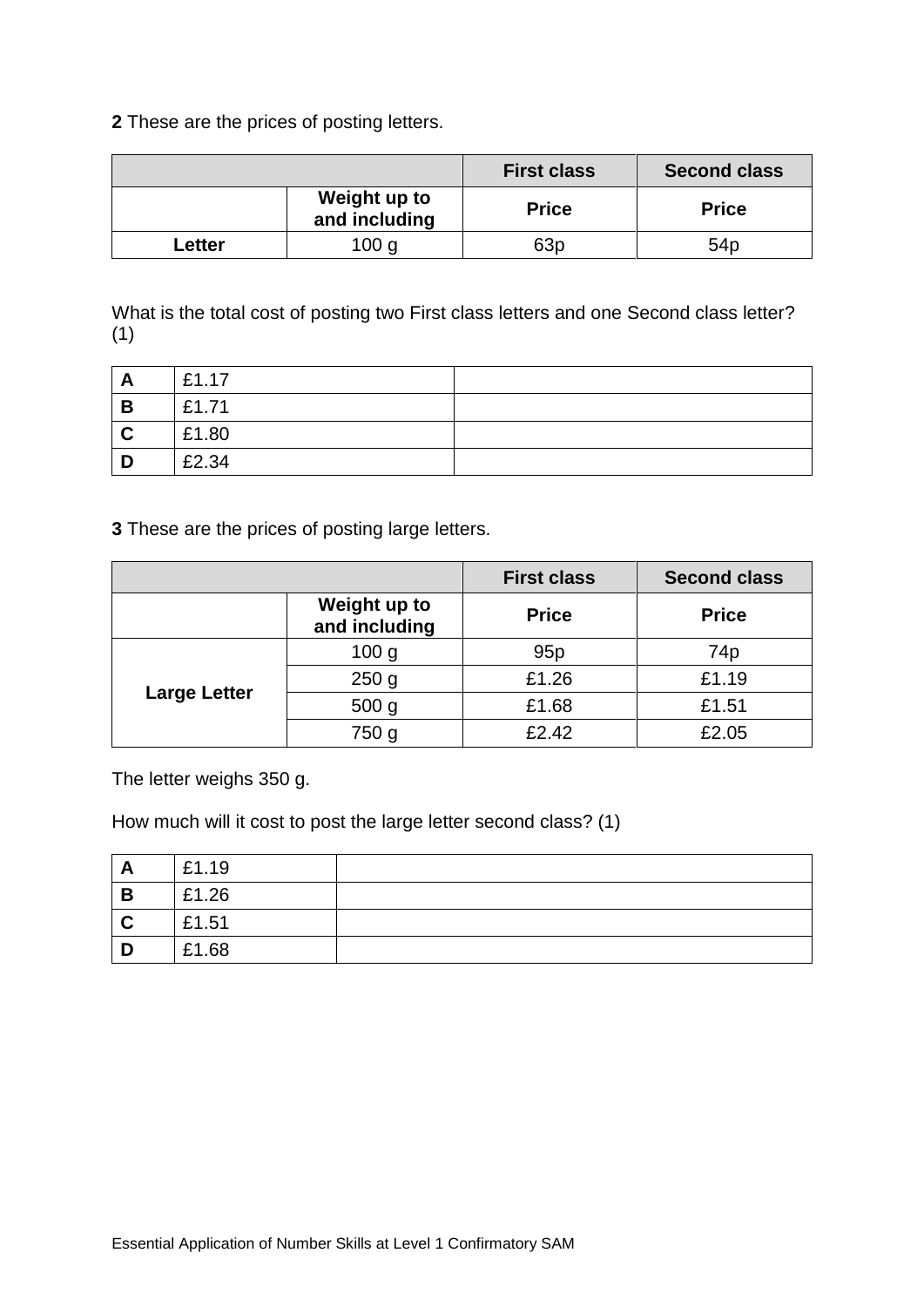#### **Questions 4 to 8 are about a cake shop**

**4** This is a recipe to make cupcakes.

| To make 12 cupcakes |  |
|---------------------|--|
| 110 g butter        |  |
| 110 g sugar         |  |
| 2 eggs              |  |
| 110 g flour         |  |
|                     |  |

How much flour is needed to make 60 cupcakes? (1)

| A | 170 g  |  |
|---|--------|--|
| B | 550 g  |  |
|   | 1320 g |  |
|   | 6600 g |  |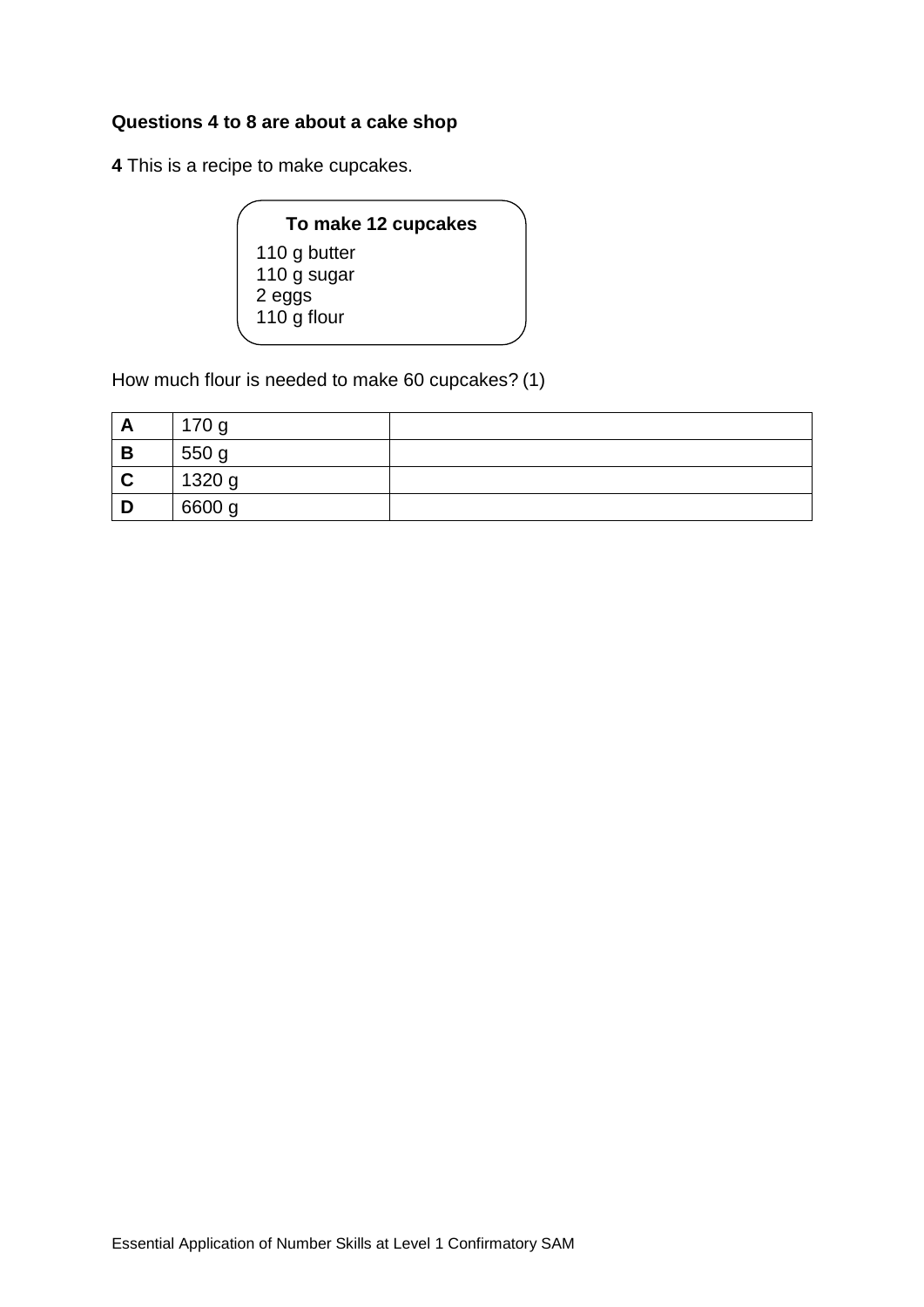**5** Butter is weighed to make icing.



How much does the butter weigh? (1)

| A<br>A | 140 g |  |
|--------|-------|--|
| B      | 120 g |  |
|        | 160 g |  |
|        | 190 g |  |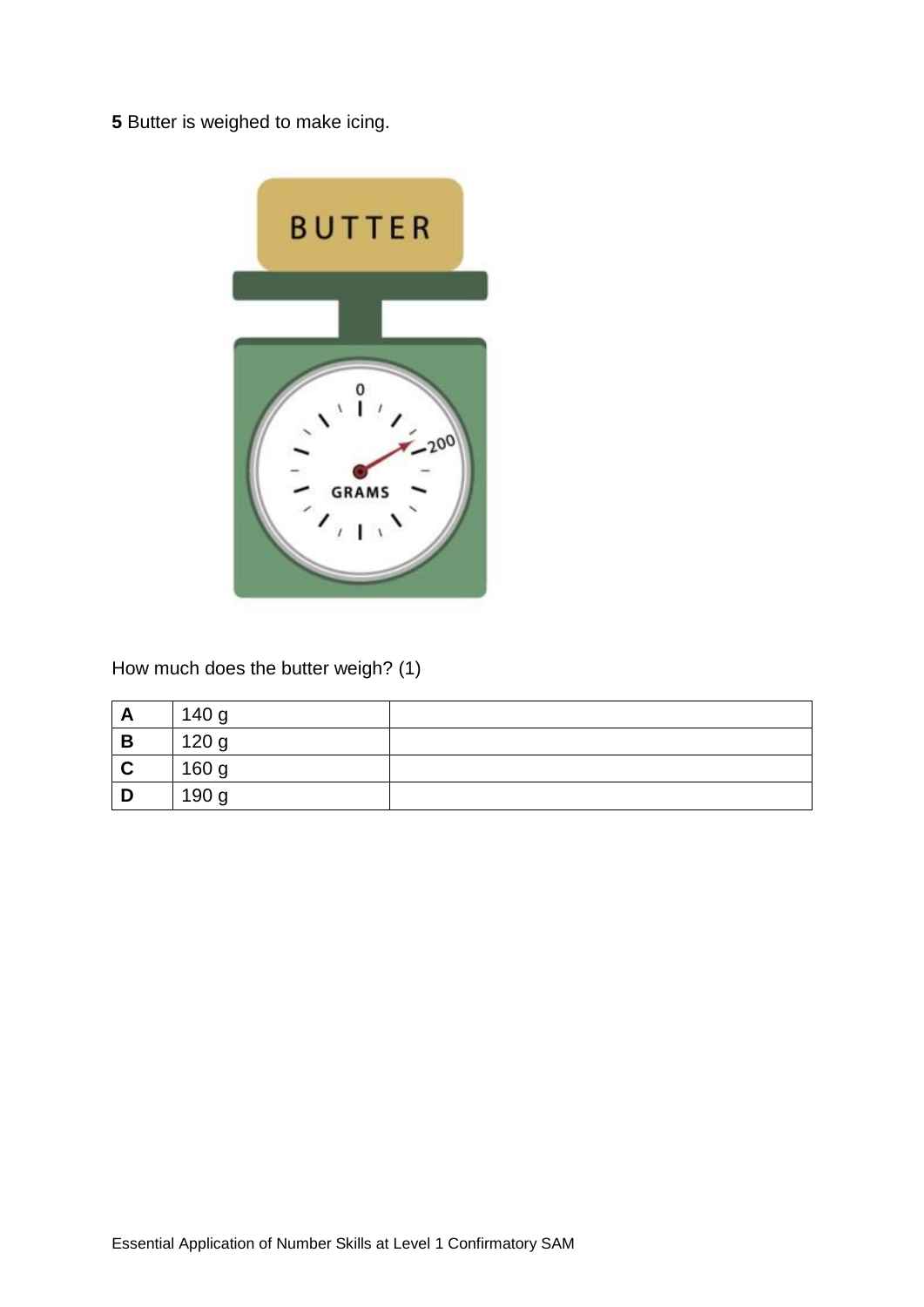**6** This is a bar chart to show the number of cupcakes of each flavour sold in one day.



**Number of each flavour of cupcake sold**

How many cupcakes are sold in total? (1)

| A           | 70 |  |
|-------------|----|--|
| B           | 78 |  |
| $\mathbf C$ | 87 |  |
| D           | 90 |  |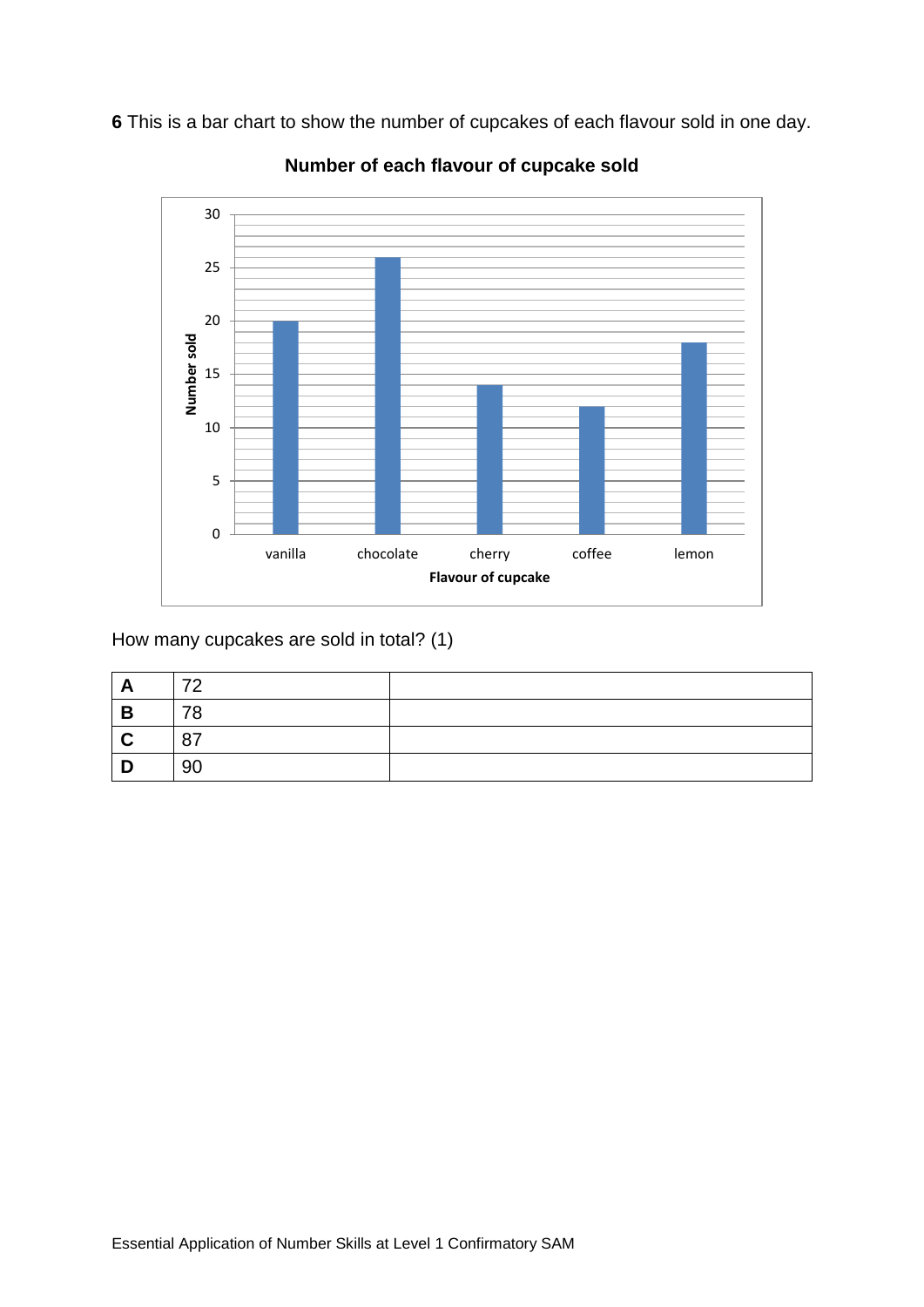**7** The cupcakes are sold for £1.75 each. A customer buys 8 cupcakes.

What is the price of 8 cupcakes? (1)

| A | £8.60  |  |
|---|--------|--|
| B | £13.80 |  |
| C | £14.00 |  |
| D | £14.70 |  |

**8** It costs £3.40 to make 12 cupcakes. The cupcakes are sold for £1.75 each.

Which calculation shows how to find the difference between the cost of making one cupcake and the selling price of one cupcake? (1)

| A              | $3.40 - 1.75$           |  |
|----------------|-------------------------|--|
| $\mathsf B$    | $1.75 - (3.40 \div 12)$ |  |
| $\overline{c}$ | $3.40 - (1.75 \div 12)$ |  |
| חו             | $1.75 \div (3.40 - 12)$ |  |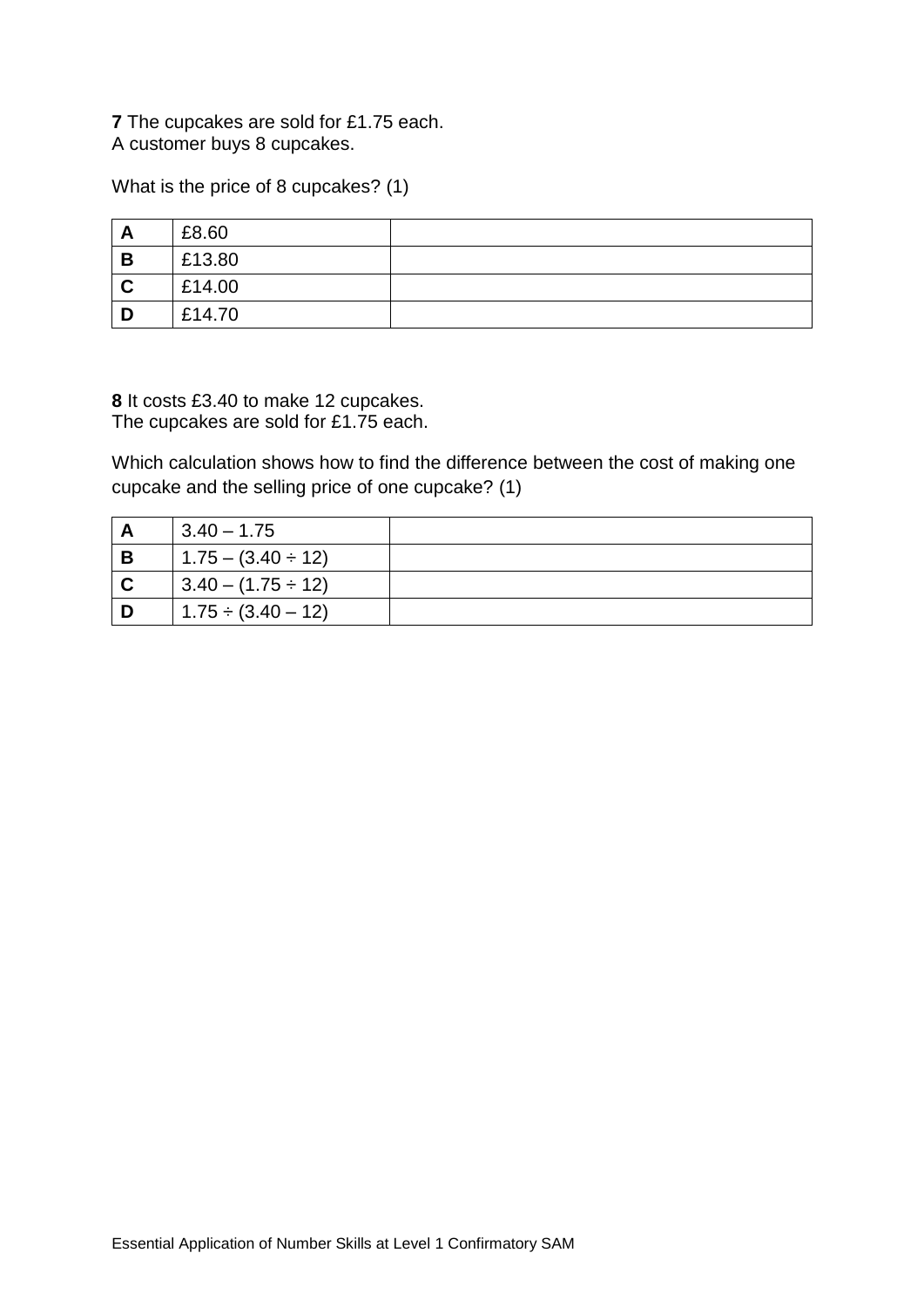#### **Questions 9 to 13 are about holidays to Spain.**

**9** In 2013, eleven million six hundred thousand people from the UK visited Spain.

What is eleven million six hundred thousand in figures? (1)

| A | 11600000 |  |
|---|----------|--|
| B | 11060000 |  |
|   | 1160000  |  |
| D | 1106000  |  |

**10** In 2013, the amount of money spent by UK visitors to Spain increased by 7%

What is 7% as a fraction? (1)

| A |                  |  |
|---|------------------|--|
| B |                  |  |
| C | 70               |  |
| D | $\overline{100}$ |  |

**11** This is the temperature forecast in Spain for the next 10 days.

|  |  |  |  |  |  |  |  | 36°C   35°C   36°C   36°C   34°C   30°C   30°C   33°C   39°C   37°C |  |
|--|--|--|--|--|--|--|--|---------------------------------------------------------------------|--|
|--|--|--|--|--|--|--|--|---------------------------------------------------------------------|--|

What is the range in temperature for the next 10 days? (1)

| A | $1^{\circ}$ C |  |
|---|---------------|--|
| B | $3^{\circ}$ C |  |
| ◡ | $7^{\circ}$ C |  |
| n | $9^{\circ}C$  |  |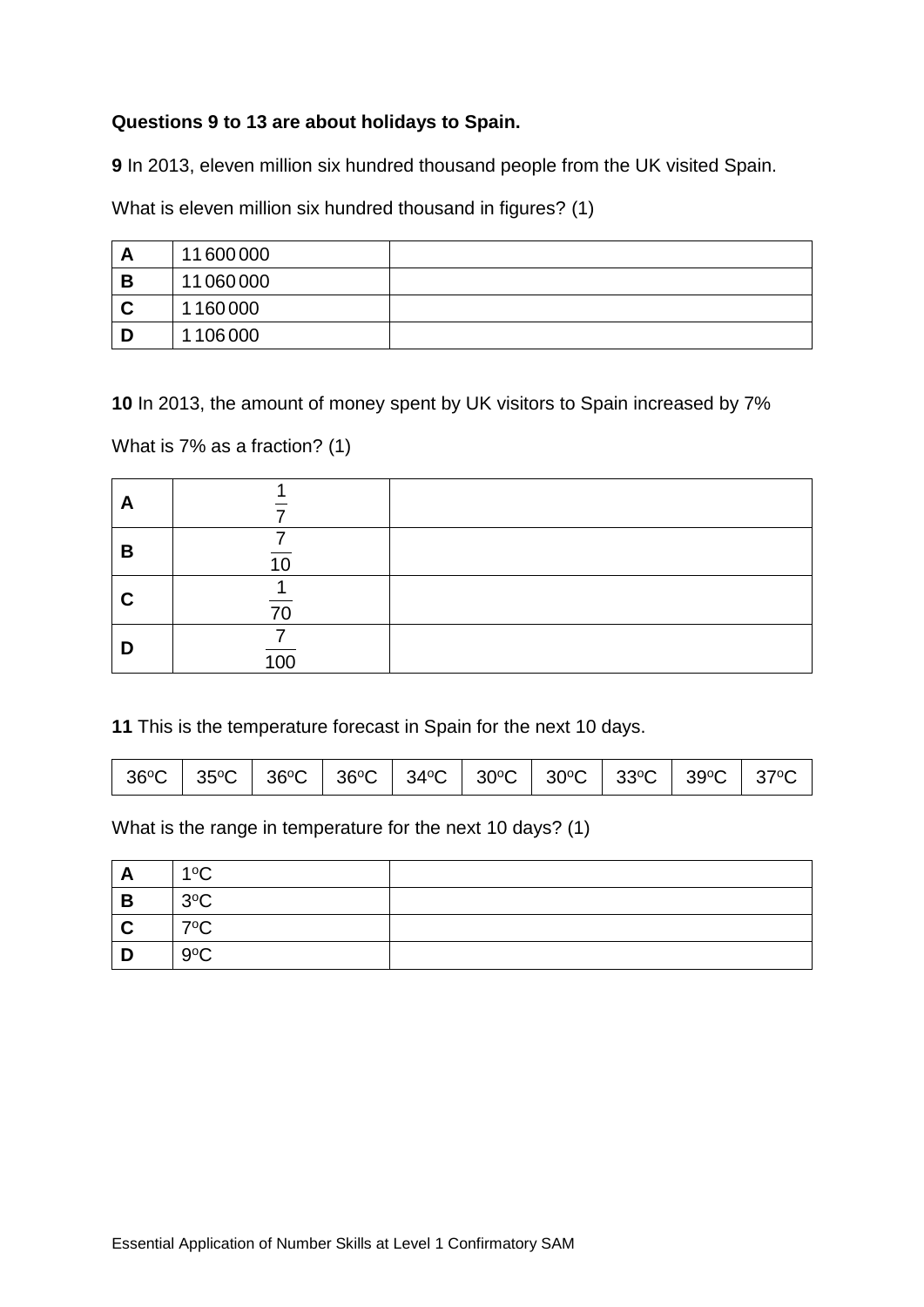12 This is an advert for a hotel in Spain.

# Palace Hotel £400 for 7 nights

### Special offer 15% off this price

What is 15% of £400? (1)

| A<br><u>r</u> | £20  |  |
|---------------|------|--|
| B             | £40  |  |
| C             | £60  |  |
| D             | £340 |  |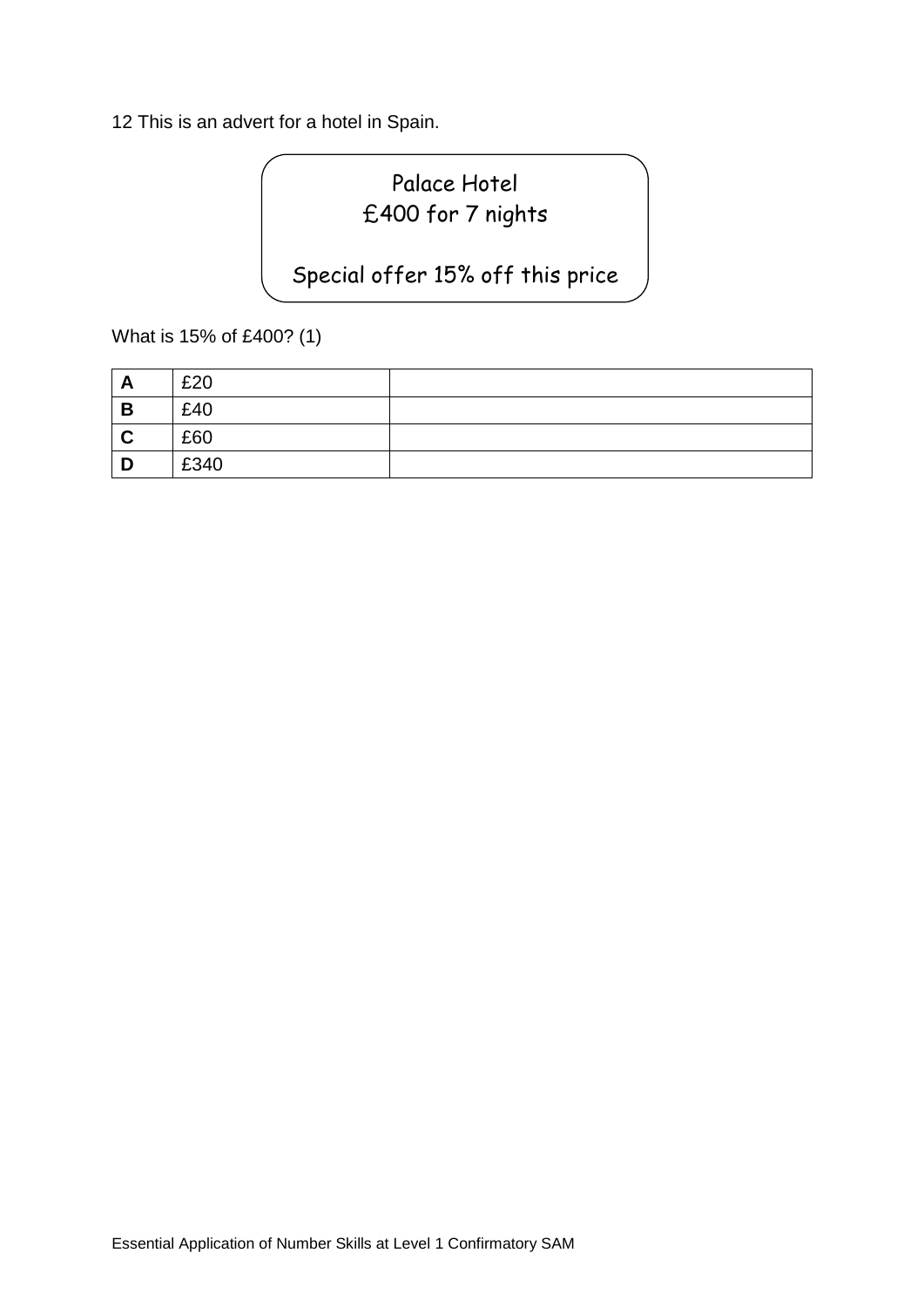13 This is a thermometer on the hotel wall.



What is the temperature on the thermometer? (1)

| $\mathbf{v}$<br><u>гч</u> | $38^{\circ}$ C |  |
|---------------------------|----------------|--|
| B                         | $36^{\circ}$ C |  |
|                           | $35^{\circ}$ C |  |
|                           | $33^{\circ}$ C |  |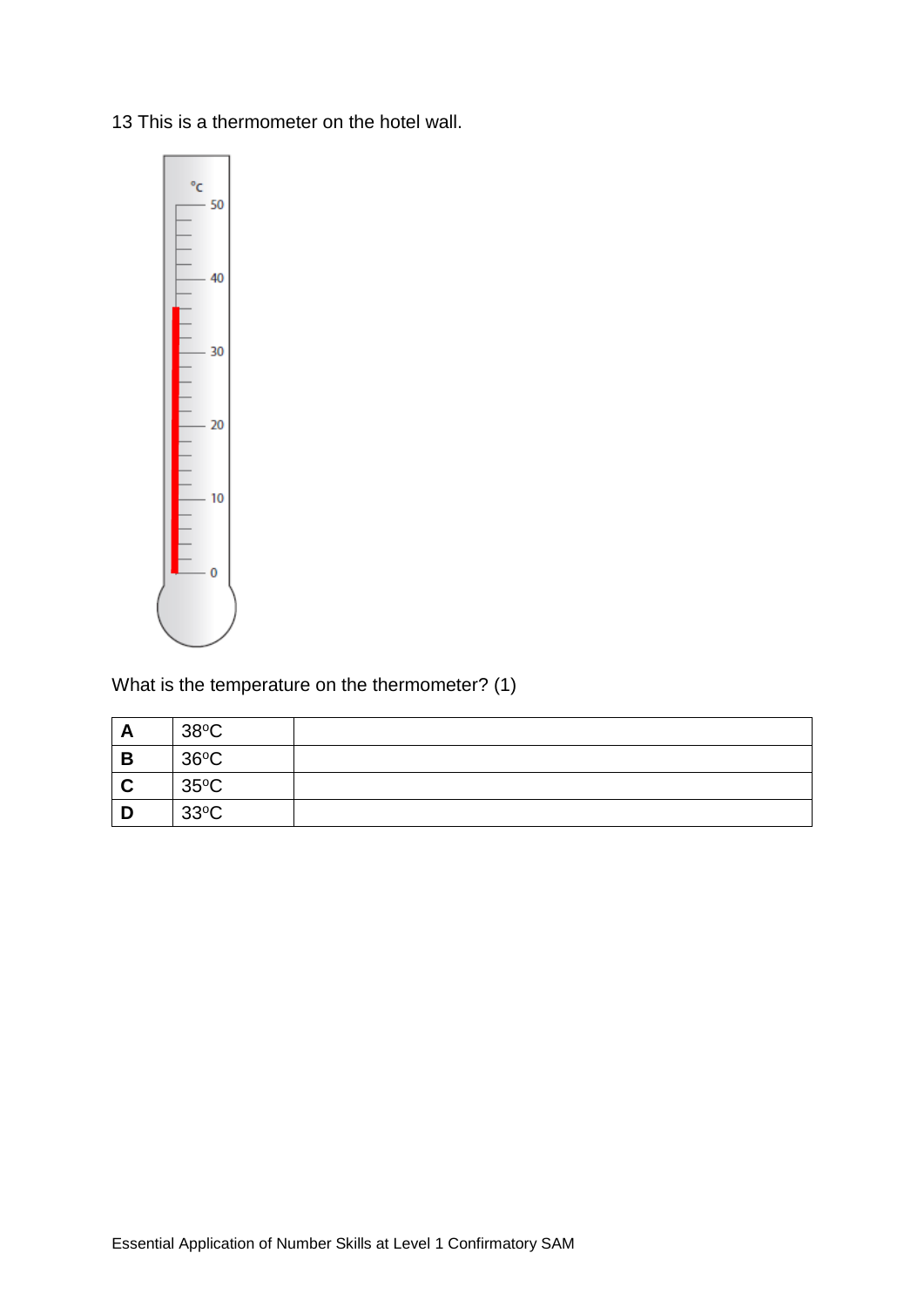#### **Questions 14 to 17 are about a garden.**



What is the perimeter of the garden? (1)

|   | 24.02 m |  |
|---|---------|--|
| В | 29.2 m  |  |
|   | 31.15 m |  |
|   | 34.55 m |  |

15 The area of the garden is 69.6  $m^2$ . One third of the garden is lawn.

What area of the garden is lawn? (1)

|   | 11.9 $m2$          |  |
|---|--------------------|--|
| B | 17.4 $m2$          |  |
|   | $23.2 \text{ m}^2$ |  |
|   | $34.8 \text{ m}^2$ |  |

**16** Which of these is in the correct order of size, from smallest to largest?

| A | $\frac{1}{4}$ , 0.27, 30%, $\frac{1}{3}$  |  |
|---|-------------------------------------------|--|
| B | $\frac{1}{4}$ , 0.27, $\frac{1}{3}$ , 30% |  |
|   | 30%, $\frac{1}{3}$ , $\frac{1}{4}$ , 0.27 |  |
| D | $ \frac{1}{3}, 30\%, \frac{1}{4}, 0.27$   |  |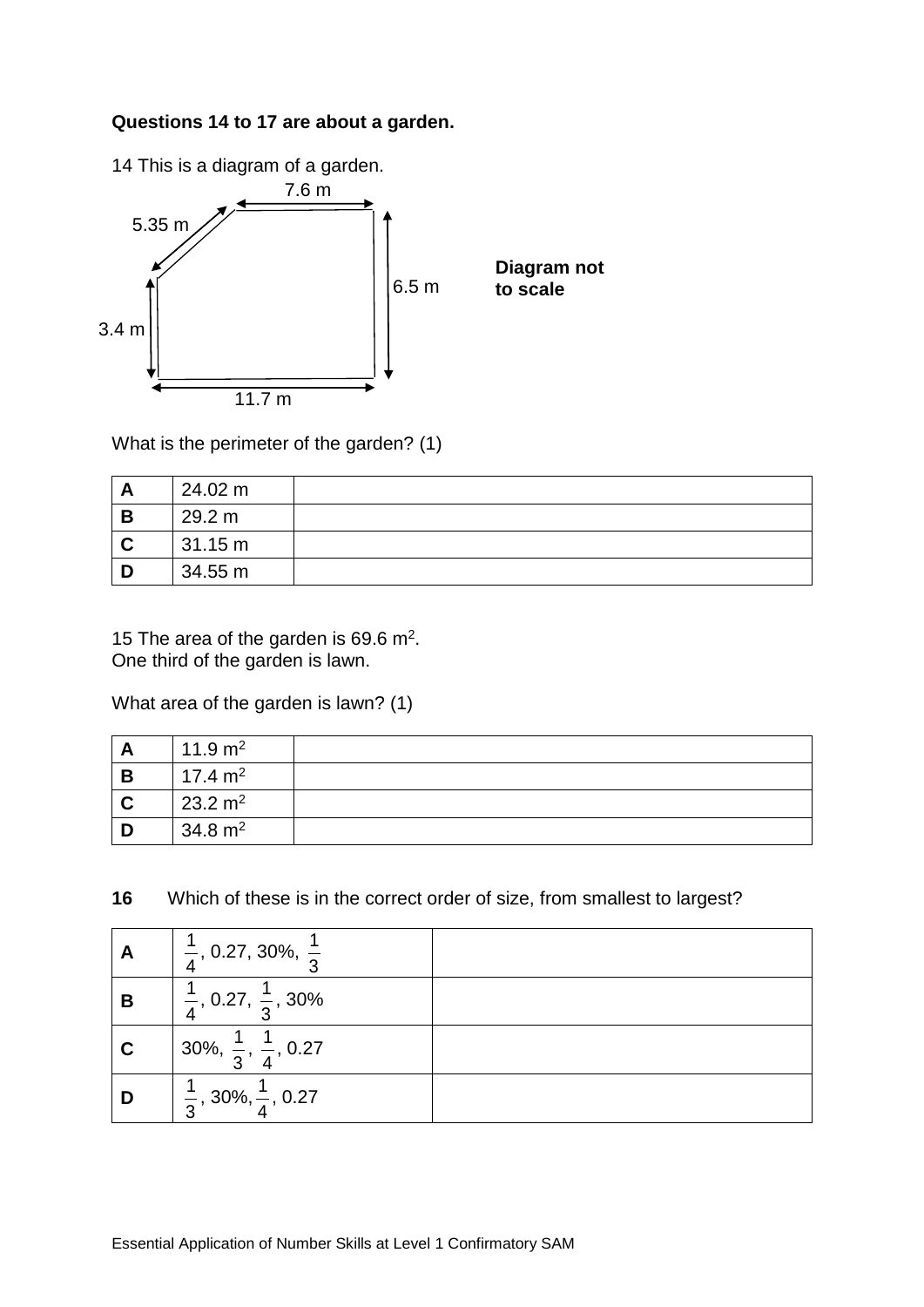17 This is a receipt for a purchase from Betta Gardens.

|              | <b>Betta Gardens</b> |
|--------------|----------------------|
| Lawn feed    | £5.49                |
| Compost      | £1.83                |
| Flower bulbs | £8.99                |

How much change should be given from a £20 note? (1)

| A        | £3.69 |  |
|----------|-------|--|
| B        | £4.31 |  |
| <b>C</b> | £4.89 |  |
| D        | £6.11 |  |

#### **Questions 18 to 20 are about going to the cinema.**

Four friends go to the cinema.

18 A film starts at 11.35 am and lasts for 140 minutes.

What time does the film finish? (1)

| n | 12.35 pm  |  |
|---|-----------|--|
| B | $1.15$ pm |  |
|   | $1.35$ pm |  |
|   | $1.55$ pm |  |

19 There are 600 people in the cinema.

1 are children.

5

Which calculation would you use to work out  $\frac{1}{x}$ 5 of 600? (1)

| Α | $600 \times 0.2$ |  |
|---|------------------|--|
| B | $600 \div 0.2$   |  |
| C | $600 \times 0.5$ |  |
| D | $600 \div 0.5$   |  |